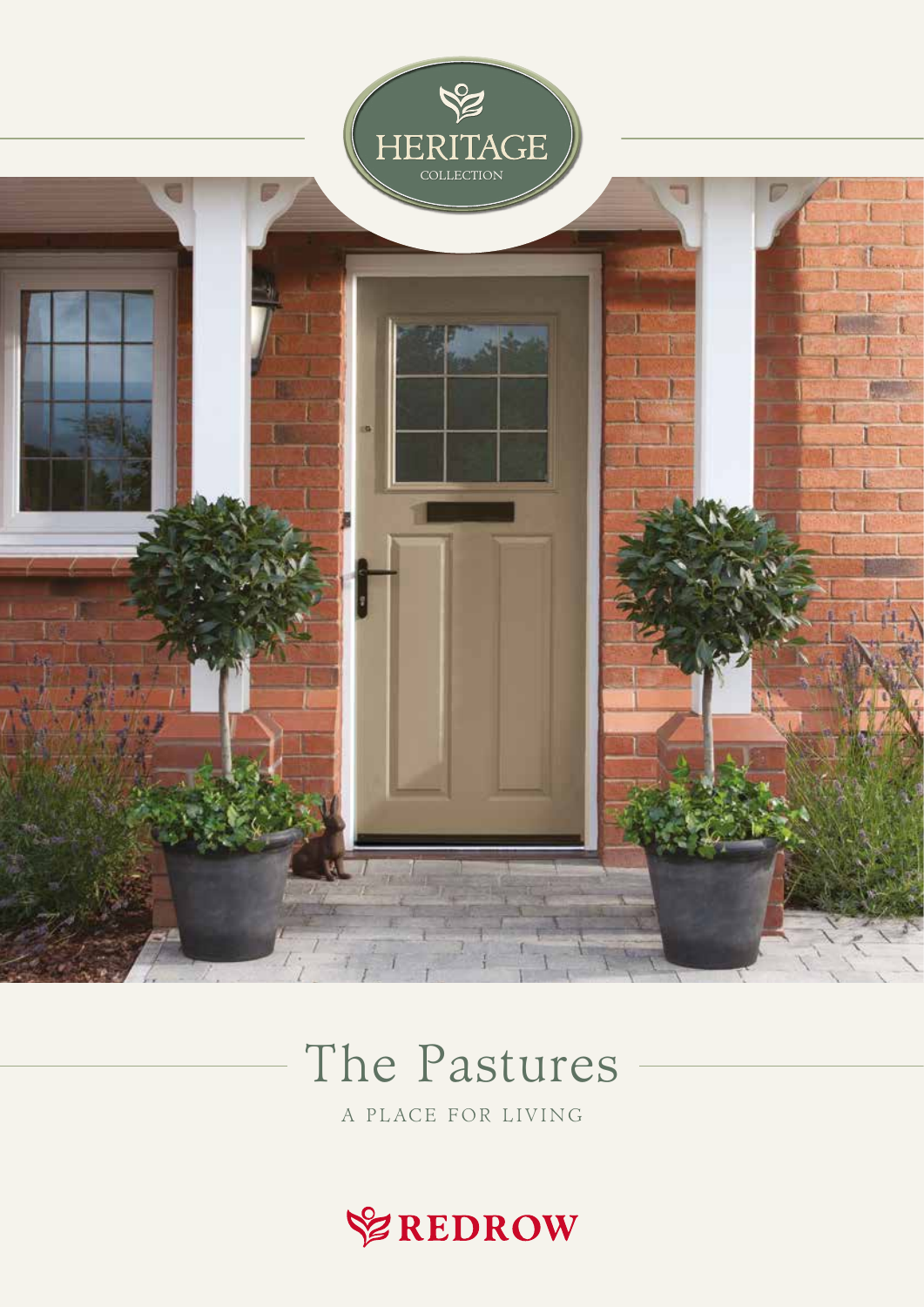Welcome to The Pastures, a new collection of 3 and 4 bedroom homes positioned in the Cheshire town of Backford Cross. As part of Redrow's award-winning Heritage Collection, these new homes offer an unrivalled curb appeal, with elements of traditional architecture blending seamlessly with modern interiors to provide the ideal family atmosphere. The Pastures benefits further from an enviable location, with the amenities and shopping and dining opportunities of Backford Cross right on the doorstep and the historic city of Chester just under 5 miles away.



#### SPEND LESS TIME TRAVELLING

Residents will benefit from the north west's vast road network, with The Pastures conveniently positioned just 15 minutes from Chester, 32 minutes from Liverpool and 28 minutes from Warrington. Junction 16 of the M56 can be joined in around 5 minutes for direct journeys to Manchester in just under an hour.

The Pastures is also well-connected by rail, with three stations—Capenhurst, Overpool and Little Sutton—all just under 10 minutes away by car. With each running on the Wirral Line, you can reach Liverpool Lime Street in around 40 minutes, where you can then change for services to Wolverhampton, Birmingham New Street, Leeds, York and London Euston.

#### SPEND MORE TIME TOGETHER

There's so much to see and do close to home, whether you're interested in expanding your palate, enjoying an afternoon of retail therapy or spending a few hours exploring an historic attraction.

Backford is the home of Cheshire Oaks, a large designer shopping outlet situated just under 10 minutes away by car. There you can find a range of renowned brands at discount prices, including Armani, Ralph Lauren, Michael Kors and Swarovski, as well as various food and drink outlets including Costa, Pret a Manger and Wagamama.

There's plenty to keep you occupied with Chester's impressive range of leisure opportunities. Discover the Chester Zoo, famous for the elephants that live there, or explore Chester's rich history and examples of striking neoclassical architecture at the imposing Chester Castle.

- Contribution towards additional teaching space at Woodlands Primary School
- • Contribution towards the improvement and enhancement of facilities at Home Farm Medical Centre
- Provision of pitch side changing room facilities at Ellesmere Port Sports Village
- Public Green Open Space
- • Cycleways and Footpaths

A further range of excellent restaurants can be found in neighbouring Chester, all offering unique dining experiences and cuisines. Treat yourself to fine French dining at the elegant La Brasserie in 5-star Chester Grosvenor hotel, enjoy traditional Italian fare in the intimate setting of La Fattoria or sample the vibrant tastes of Brazil at Picanha Grill.

## NOT JUST A PLACE TO LIVE, BUT A PLACE FOR LIVING The Pastures, Backford

#### ENJOY A HEALTHY LIFE

The Pastures caters to a range of active lifestyles, with David Lloyd just a 10-minute drive away offering a state-ofthe-art gym, two swimming pools, several sports courts and a range of spa facilities including a sauna and steam room.

There are plenty of ways to enjoy the great outdoors too, from the Green Flag-winning open spaces of Whitby Park to the challenging 18-hole course at Ellesmere Port Golf Club. The Pastures is also conveniently positioned just a 15-minute walk from Flip Out, a popular indoor trampoline centre ideal for the whole family.

Your local GPs are found at Hope Farm Medical Centre and Great Sutton Medical Centre, whilst your local dentists include Great Sutton Dental Practice and Whitby Dental. All are just under 10 minutes away by car.

#### EDUCATION

The Pastures is close to an array of well-regarded schools, with Capenhurst C E, Meadow Community and St Oswalds CofE primary schools all within 3 miles of home. Older students are able to attend The Whitby and Upton by Chester high schools, all under 10 minutes away by car, whilst Cheshire College is around 20 minutes away by car.



At Redrow we work hard to contribute to the existing facilities and create new ones, to dovetail our development into the local community. Below are some of the community benefits installed at The Pastures…

## WE PUT MORE IN, SO YOU CAN GET MORE OUT.